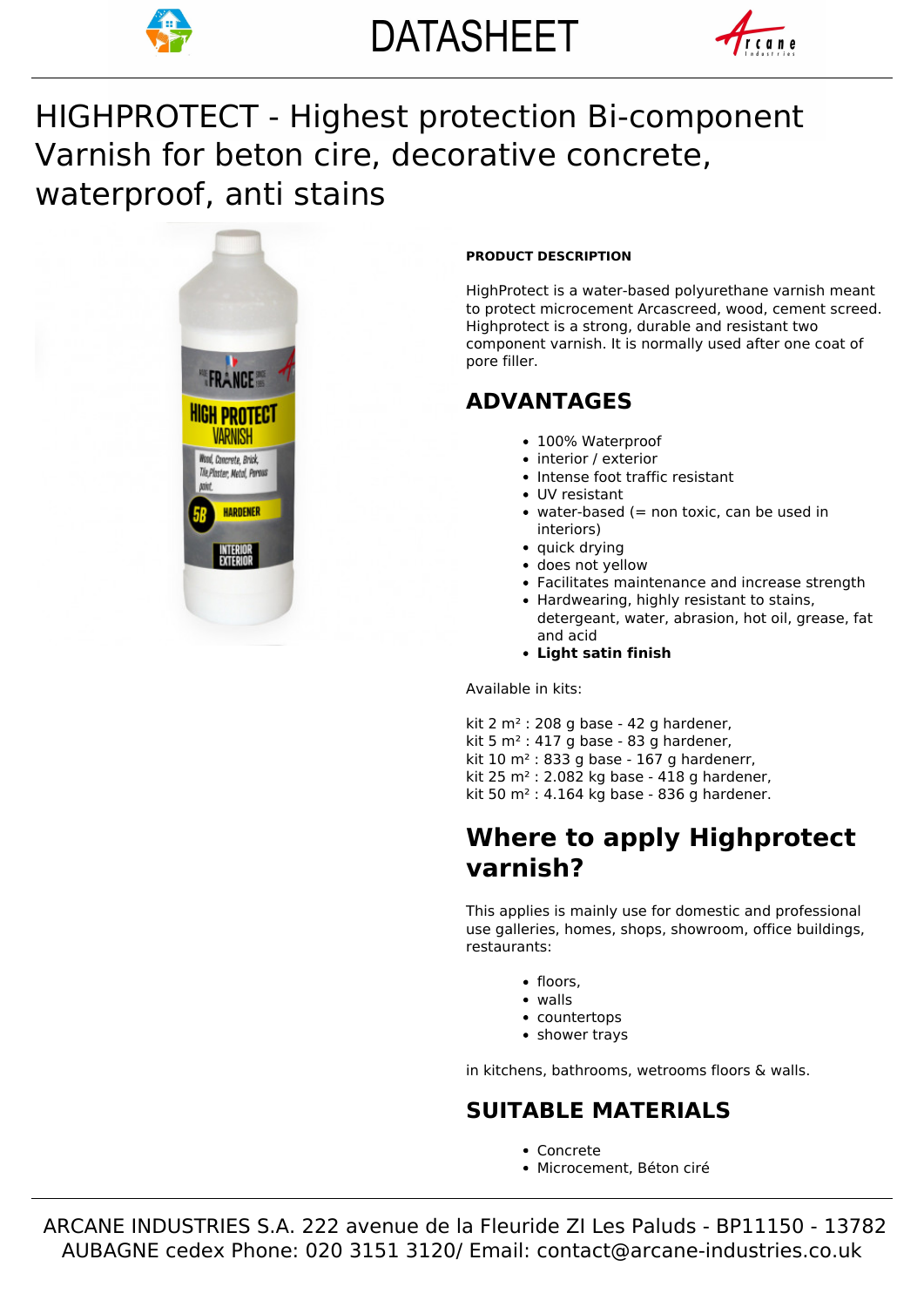

# **DATASHEET**



- Wood,
- Bricks.
- Tiles. • Plaster.
- Metal.
- Porous paint.

NOTE: on most materials (porous) it will be necessary to apply one layer of pore filler in order to facilitate the application of the varnish and avoid roller marks.

### **APPLICATION**

# **How to apply the varnish?**

## **Tools**

Roller, spalter brush. Clean tools with water

### **Surface preparation**

The surface must be dry, clean, sound, and free of loose or friable materials. If the surface is porous, apply one coat of pore filler and let dry 24h. If the surface is not porous, you can apply the varnish directly, in that case make sure that it is dry, clean and non greasy.

Mix component A (base). Incorporate the varnish hardener in the base in a proportion of : 5 weight for 1 weight of hardener. Leave the mixture for 2 mn and mix again before application.

example : 50g component A base + 10 g component B hardener

Prepare mix only for one coat.

1kg of the mixture =  $20m^2$  for 1 coat /  $10m^2$  for 2 coats

- Apply one thin layer and let dry from 12 to 24h
- Apply a second thin layer and let dry 12h if you need a 3rd coat
- Drying time per coat: 12 hours
- Mass lifetime of the mixture: 2 hours

IMPORTANT: we recommend to apply 3 or 4 coats of Highprotect varnish on public places floors, on kitchen floors or countertops and shower trays.

Drying time

- dust free: 2 hours
- between coats: 12-24 h
- dry to the touch: 6 hours
- **Curing time : 7 days : avoid any contact with water or grease during this period.**

#### **Coverage rate**

 ARCANE INDUSTRIES S.A. 222 avenue de la Fleuride ZI Les Paluds - BP11150 - 13782 AUBAGNE cedex Phone: 020 3151 3120/ Email: contact@arcane-industries.co.uk